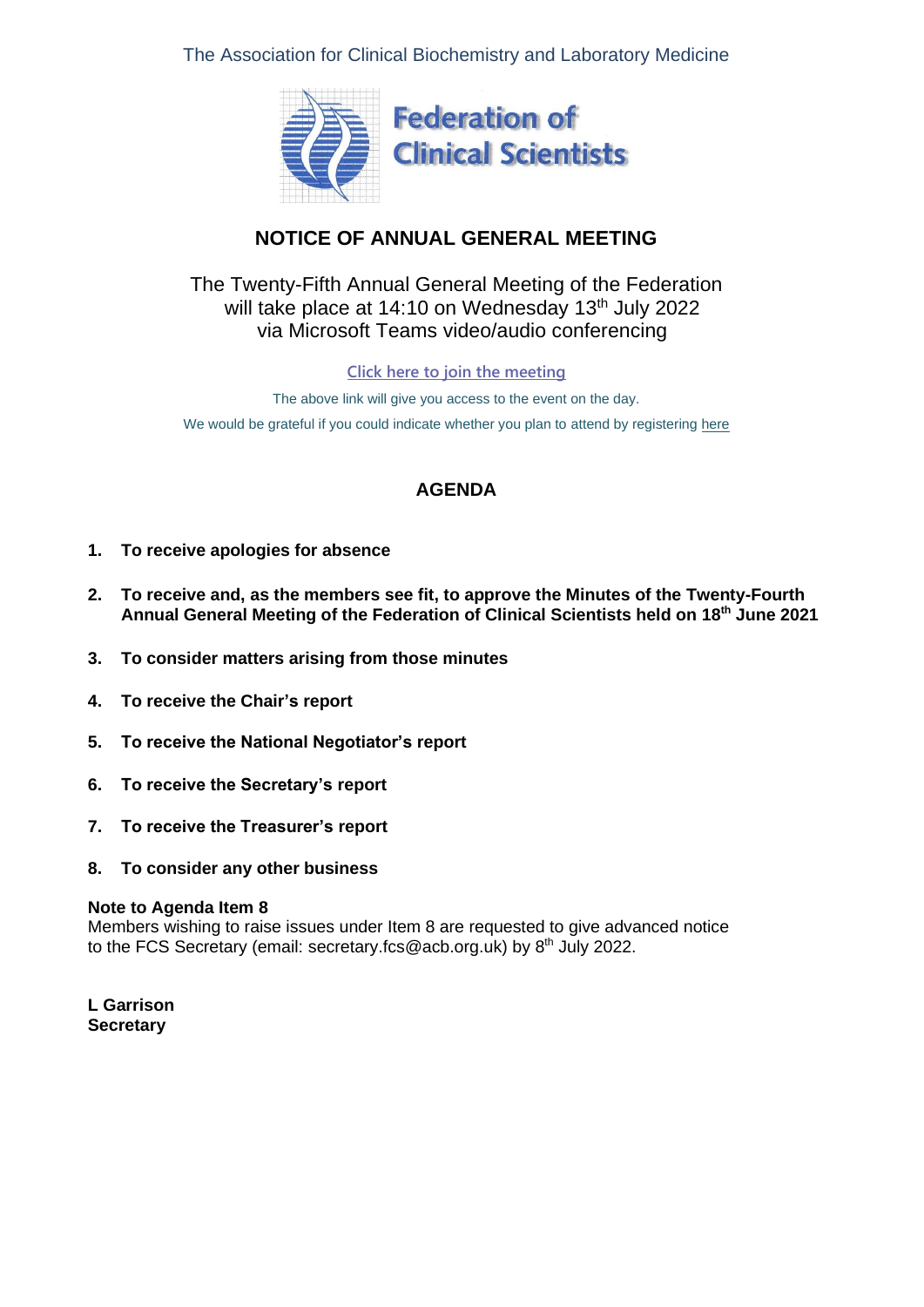## **The Association for Clinical Biochemistry and Laboratory Medicine**

## **Federation of Clinical Scientists**

**Minutes of the Twenty-Fourth Annual General Meeting of the Federation of Clinical Scientists**, held via Microsoft Teams on Friday 18th June 2021.

The Chair of the FCS, Dr Emma J Lewis, called the meeting to order at 16:25h.

**Present:** Emma Lewis, Chair Mike Cornes, National Negotiator Geoff Lester, NHS Pensions Scheme Advisory Board (SAB) representative

and 65 other members of the Federation.

#### **24.1 Apologies**

Received from Lisa Garrison (Secretary), Alexandra Yates, Rebecca Pattenden, Robyn Shea, Sharman Harris, Sophie Barnes, Paul Newland and Mike Thomas.

### **24.2 Minutes of the twenty-third FCS AGM held at held on 25th June 2020**

These were received and approved. The acceptance of the minutes was proposed by Geoff Lester, seconded by Mike Cornes and carried *nemine contradicente.*

#### **24.3 To consider matters arising**

There were none raised not covered elsewhere in the agenda.

#### **24.4 Chair's report by Emma Lewis (EL)**

EL reported that as with everyone else FCS has had to adapt quickly to a very different year. Meetings have been switched to either Zoom or latterly MS Teams, training has been virtual and our usual case load has dropped.

This year however there has been an increase in the amount of work with the NHS Trade Unions in both the NHS Trade Union leads and the Social Partnership Forum (SPF). There have been many more briefings and meetings which have resulted in guidance on managing sickness related to COVID-19, annual leave and risk assessments for staff. We have received briefings from the NHS and SPF on such topics as PPE, staff testing, immunisations and Test & Trace, and we have been asked for input into many of the guidance documents that have come out such as the deploying the healthcare science workforce guidance that was produced by NHS E&I. This work is continuing although the pace has slowed down a little of late. The focus of work, particularly from SPF, is now on recovery and supporting staff who are still feeling the impact of working through the last 15 months, particularly those from the BAME background who have been disproportionally affected by the pandemic. The newly formed NHS race and health observatory will be taking on some of this work.

We have continued to respond to consultations that are relevant to our members, sometimes as ourselves, in conjunction with the NHS joint trade unions or with the ACB. This last year we have responded to a Health & Care Professions Council-UK (HCPC) consultation on standards for registration for Clinical scientists and one on non-medical prescribing, both in conjunction with the ACB.

With the ongoing pandemic Public Health England (PHE) members have been working extensively and are we supporting these members where required. As PHE transitions to the new UK Health Security Agency we will again be supporting our members to ensure the transition goes smoothly.

We continue to work with our members supporting them with advice and when required with a presence at meetings. Whilst our case load appears to have dropped this year, there has been a change in queries particularly around maternity and COVID-19. Questions regarding 'long covid' are now starting to emerge and we will update members as more guidance becomes available.

#### **24.5 National Negotiator's report by Mike Cornes (MC)**

MC reminded members that, since the inception of Agenda for Change in 2004, NHS Staff Council has negotiated terms and conditions. Since legislation governing public sector pensions came into force in 2015 the Scheme Advisory Board has advised the Secretary of State on desirable changes to the pension scheme. We also remind members that all members of the ACB are automatically members of FCS.

It has continued to be a challenging period due to the COVID-19 pandemic and whilst much of the work has focussed on this other work streams have recommenced.

From a COVID-19 perspective there has continued to be a lot of work in this area. There are many areas that have been continually discussed at an increased frequency in relation to protecting staff during COVID-19 and in ensuring the handbook reflects the new post COVID-19 ways of working.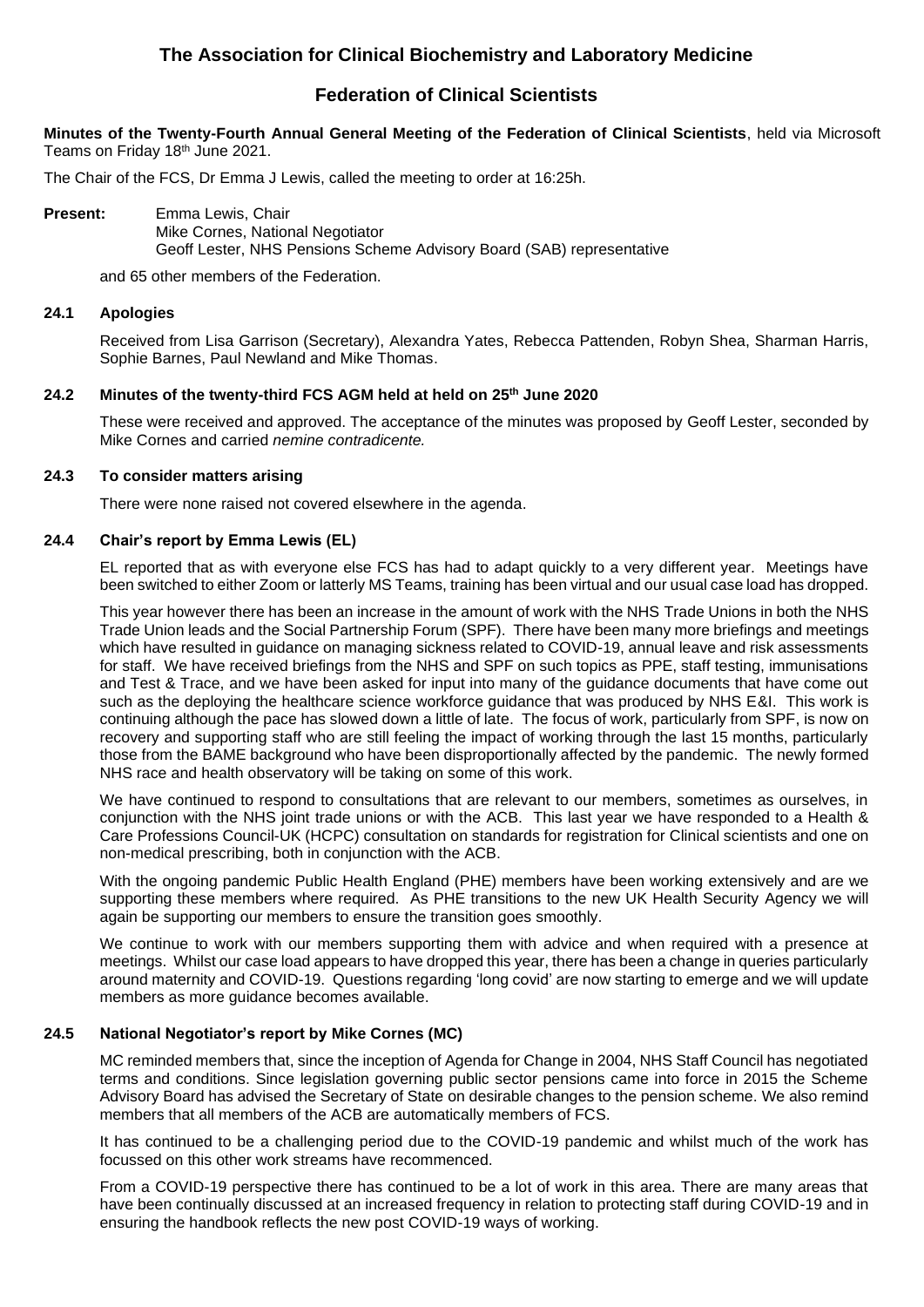There has been continued work on ensuring redeployed and returning staff are fairly treated, underpinned by a policy of no-detriment. There have also been agreed handbook changes to reflect the end of the current pay deal and address any issues ensuring there is no-detriment. Changes have also been made to reflect changes to flexible working reflecting the post COVID-19 world and the NHS People Plan.

There have been continued conversations around the testing response to COVID-19 to ensure all laboratories performing testing are accountable to the same quality and governance standards.

Additionally, there has been considerable work on equality and diversity and this has produced new training and best practice guidance that is no available. The final area of ongoing discussion is that on 'long covid' and how we can best support staff suffering from this.

With the end of the 3 year pay deal the other significant focus of the NHS TU leads has been around this year's pay deal. The collective TU leads put in a request for an early and significant pay rise. The government has put forward a recommendation of 1%. This wasn't met well. All parties have put in their recommendations and evidence to the pay review body (PRB) and we await their recommendations. Elsewhere in the UK Colleagues in Scotland, Wales and Northern Ireland have all received a bonus payment in the region of £500 pounds. Scottish colleague have also recently been awarded a 4% pay increase backdated to December 2020.

#### **NHS Pensions Scheme Advisory Board (SAB) representative's report by Geoff Lester (GL)**

GL reminded members that the SAB was set up by the Public Sector Pensions Act 2013 to advise the Scheme Manager – the Secretary of State – on changes to the scheme. Over the past year the Department of Health & Social Care (DHSC) has requested advice on two major issues that will directly affect members. These are ongoing but close to conclusion.

- 1. The remedy of the public sector pensions 2015 scheme implementation discrimination issue the so called McCloud case;
- 2. Member contributions from April 2022.

#### 1. McCloud

Following a consultation by the Treasury they are now drafting legislation to enact the "Deferred Choice Underpin" option. Under this, members in scope (but only those in scope) will be returned to the scheme they were in (1995 or 2008) on 31st March 2015 until 31st March 2022 – the remedy period. From 1st April 2022, ALL members will be in the 2015 CARE scheme. At the point of retiring, however far in the future, members will then be able to choose how their pension will be calculated for this 2015-2022 period so that they are not disadvantaged. The immediate impact is that those with 1995 pensions acquire more years where their retirement age is 60,

### however the legislation is not yet in place so cannot yet be enacted. 2. Contributions

Member contributions are set out in secondary legislation and are due for revision effective from April 2022, coinciding with future pension accrual being in the 2015 scheme only. Under the CARE design the former steep tiering of contributions is less justifiable although the general principle of supporting the lowest paid to afford their NHS pension is accepted by all unions. DHSC has asked for SAB's advice, although the final decision is DHSC's. DHSC has proposed a number of options, none of which is acceptable to unions.

For the pay levels of FCS members, those in bands 6-8a will pay a little more (offset by tax relief) and those above 8a will pay less (offset by loss of tax relief). Overall the situation has divided unions.

FCS will shortly produce briefing documents for the membership on these issues.

Finally, GL reminded members in higher grades, particularly those with pensionable payments for enhanced responsibilities, such as Clinical Directors, that the spring budget froze pensions tax thresholds (annual and lifetime allowances) for future years. The consequence is that, if cost of living pay awards are achieved, over time more FCS members will be subject to these taxes.

A member sought clarification around their options following a change in their employment which took place in 2014. GL reminded members that no representative of the FCS is able to give pensions advice, however we can direct members to guidance documentation outlining what options might be available.

#### **24.6 Secretary's report**

LG sent apologies for this meeting, EL reported on her behalf.

This year has been a year of pushing information out to our members rather than feeding information into the system in the form of consultations and feedback to various groups. Much of the work that was going on has been put on hold and much not yet re-started. We have started the process of updating the website and our resources following the launch of the new ACB site.

The number of members' cases this year has dropped off as people were concentrating on the getting through the pandemic rather than making changes or bringing cases up. We have had a change in the cases we have had with requests for COVID-19 related information and latterly 'long covid' enquiries. We anticipate that the workload will increase as a 'business as usual' mindset returns.